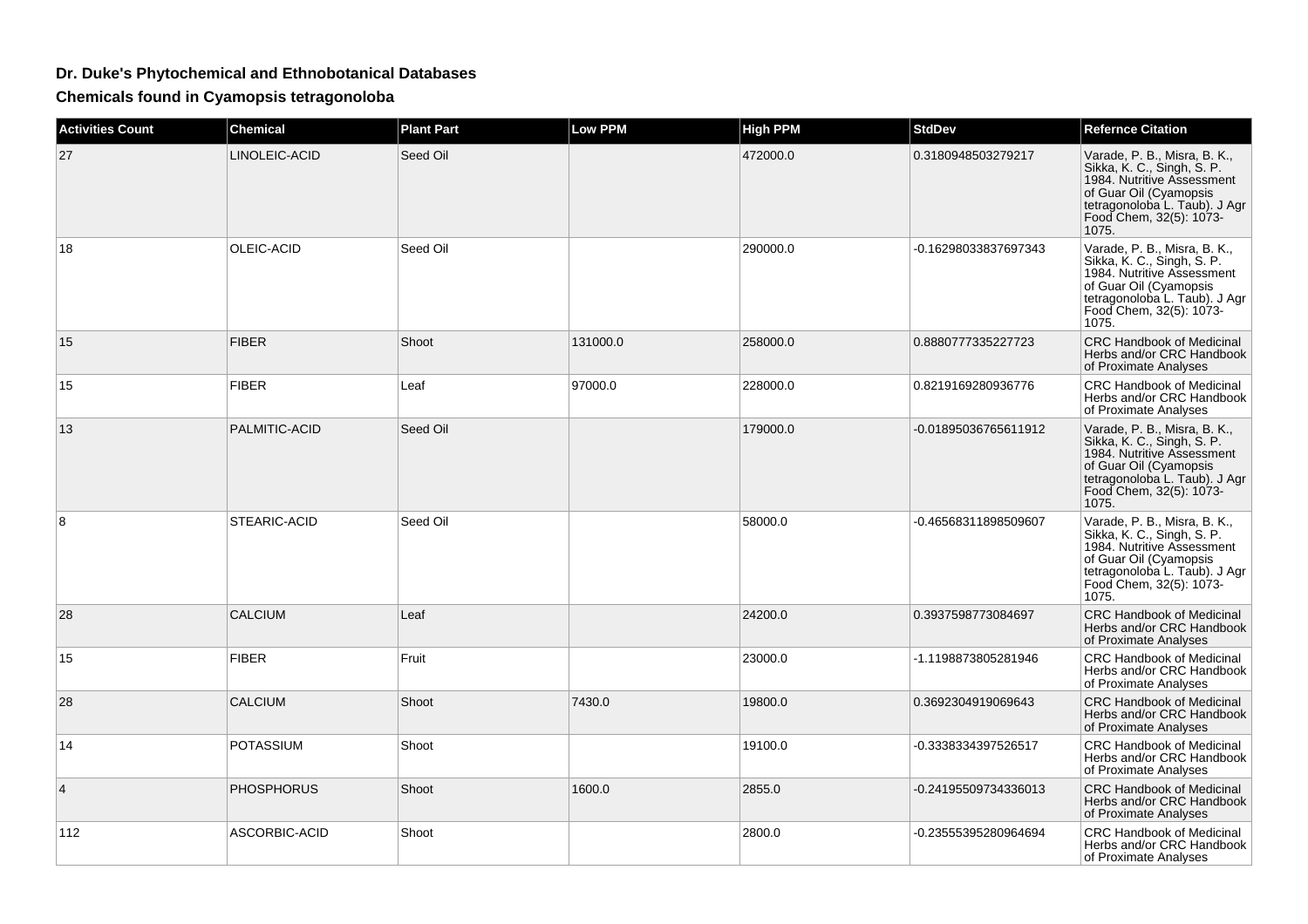| <b>Activities Count</b> | Chemical             | <b>Plant Part</b> | <b>Low PPM</b> | <b>High PPM</b> | <b>StdDev</b>        | <b>Refernce Citation</b>                                                                                                                                                  |
|-------------------------|----------------------|-------------------|----------------|-----------------|----------------------|---------------------------------------------------------------------------------------------------------------------------------------------------------------------------|
| $\overline{4}$          | <b>PHOSPHORUS</b>    | Leaf              |                | 2700.0          | -0.41791805519896574 | <b>CRC Handbook of Medicinal</b><br>Herbs and/or CRC Handbook<br>of Proximate Analyses                                                                                    |
| 28                      | <b>CALCIUM</b>       | Fruit             |                | 1300.0          | -0.5898896055857143  | <b>CRC Handbook of Medicinal</b><br>Herbs and/or CRC Handbook<br>of Proximate Analyses                                                                                    |
| $\overline{4}$          | <b>PHOSPHORUS</b>    | Fruit             |                | 500.0           | -0.8249556409969647  | <b>CRC Handbook of Medicinal</b><br>Herbs and/or CRC Handbook<br>of Proximate Analyses                                                                                    |
| 112                     | ASCORBIC-ACID        | Fruit             |                | 490.0           | -0.2540222790363039  | <b>CRC Handbook of Medicinal</b><br>Herbs and/or CRC Handbook<br>of Proximate Analyses                                                                                    |
| 6                       | <b>IRON</b>          | Shoot             |                | 331.0           | -0.2250517161113515  | <b>CRC Handbook of Medicinal</b><br>Herbs and/or CRC Handbook<br>of Proximate Analyses                                                                                    |
| 6                       | <b>IRON</b>          | Fruit             |                | 58.0            | -0.29741781491919245 | <b>CRC Handbook of Medicinal</b><br>Herbs and/or CRC Handbook<br>of Proximate Analyses                                                                                    |
| 53                      | <b>BETA-CAROTENE</b> | Shoot             |                | 11.0            | -0.6744401420904678  | <b>CRC Handbook of Medicinal</b><br>Herbs and/or CRC Handbook<br>of Proximate Analyses                                                                                    |
| 53                      | BETA-CAROTENE        | Fruit             |                | 2.0             | -0.14693466516508752 | <b>CRC Handbook of Medicinal</b><br>Herbs and/or CRC Handbook<br>of Proximate Analyses                                                                                    |
| 8                       | <b>GENTISIC-ACID</b> | Fruit             |                |                 |                      | Bajaj, K. L., Rani, M., Arora,<br>Y. K. 1978. Polyphenols and<br>Lignins of Mature Guar Pods<br>(Cyamopsis tetragonolobus).<br>Plant Biochem J, 5: 140-145.               |
| 62                      | <b>GALLIC-ACID</b>   | Seed              |                |                 |                      | Kaushal, G. P., Bhatia, I. S.<br>1982. A Study of Polyphenols<br>in the Seeds and Leaves of<br>Guar (Cyamopsis<br>tetragonoloba L. Taub). J Sci<br>Food Agr, 33: 461-470. |
| 43                      | PROTOCATECHUIC-ACID  | Fruit             |                |                 |                      | Bajaj, K. L., Rani, M., Arora,<br>Y. K. 1978. Polyphenols and<br>Lignins of Mature Guar Pods<br>(Cyamopsis tetragonolobus).<br>Plant Biochem J, 5: 140-145.               |
| 102                     | CAFFEIC-ACID         | Seed              |                |                 |                      | Kaushal, G. P., Bhatia, I. S.<br>1982. A Study of Polyphenols<br>in the Seeds and Leaves of<br>Guar (Cvamopsis<br>tetragonoloba L. Taub). J Sci<br>Food Agr, 33: 461-470. |
| 6                       | CONIFERYL-ALCOHOL    | Fruit             |                |                 |                      | Bajaj, K. L., Rani, M., Arora,<br>Y. K. 1978. Polyphenols and<br>Lignins of Mature Guar Pods<br>(Cyamopsis tetragonolobus).<br>Plant Biochem J, 5: 140-145.               |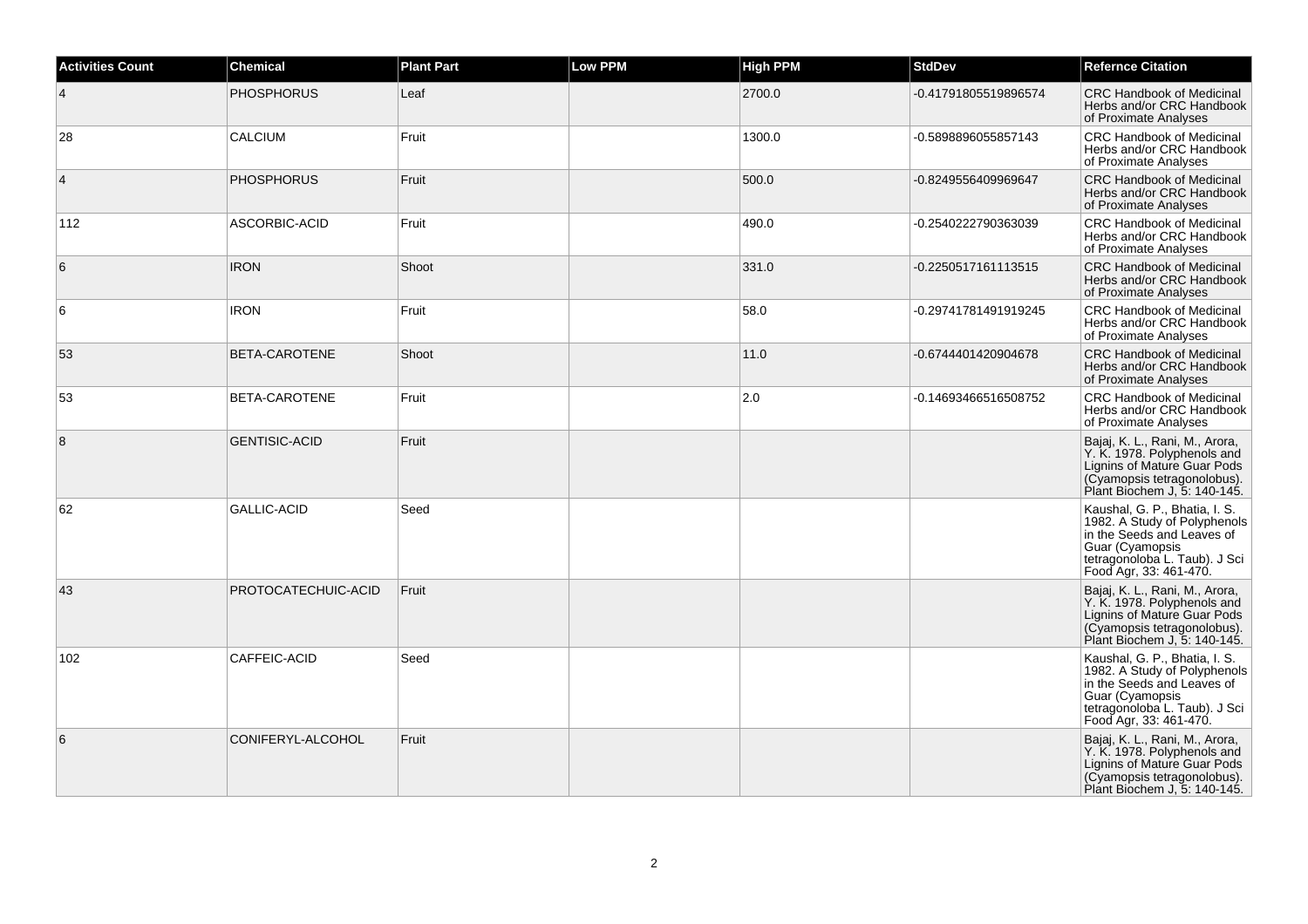| <b>Activities Count</b> | <b>Chemical</b>      | <b>Plant Part</b> | <b>Low PPM</b> | <b>High PPM</b> | <b>StdDev</b> | <b>Refernce Citation</b>                                                                                                                                                                |
|-------------------------|----------------------|-------------------|----------------|-----------------|---------------|-----------------------------------------------------------------------------------------------------------------------------------------------------------------------------------------|
| 7                       | <b>ASTRAGALIN</b>    | Leaf              |                |                 |               | Kaushal, G. P., Bhatia, I. S.<br>1982. A Study of Polyphenols<br>in the Seeds and Leaves of<br>Guar (Cyamopsis<br>tetragonoloba L. Taub). J Sci<br>Food Agr, 33: 461-470.               |
| $\vert$ 1               | <b>JUGLANIN</b>      | Fruit             |                |                 |               | Bajaj, K. L., Rani, M., Arora,<br>Y. K. 1978. Polyphenols and<br>Lignins of Mature Guar Pods<br>(Cyamopsis tetragonolobus).<br>Plant Biochem J, 5: 140-145.                             |
| $\overline{7}$          | ASTRAGALIN           | Seed              |                |                 |               | Kaushal, G. P., Bhatia, I. S.<br>1982. A Study of Polyphenols<br>in the Seeds and Leaves of<br>Guar (Cyamopsis<br>tetragonoloba L. Taub). J Sci<br>Food Agr, 33: 461-470.               |
| 51                      | ELLAGIC-ACID         | Seed              |                |                 |               | Kaushal, G. P., Bhatia, I. S.<br>1982. A Study of Polyphenols<br>in the Seeds and Leaves of<br>Guar (Cyamopsis<br>tetragonoloba L. Taub). J Sci<br>Food Agr, 33: 461-470.               |
| 6                       | <b>MYRISTIC-ACID</b> | Seed Oil          |                |                 |               | Varade, P. B., Misra, B. K.,<br>Sikka, K. C., Singh, S. P.<br>1984. Nutritive Assessment<br>of Guar Oil (Cyamopsis<br>tetragonoloba L. Taub). J Agr<br>Food Chem, 32(5): 1073-<br>1075. |
| 77                      | CHLOROGENIC-ACID     | Leaf              |                |                 |               | Kaushal, G. P., Bhatia, I. S.<br>1982. A Study of Polyphenols<br>in the Seeds and Leaves of<br>Guar (Cyamopsis<br>tetragonoloba L. Taub). J Sci<br>Food Agr, 33: 461-470.               |
| 25                      | P-COUMARIC-ACID      | Silk Stigma Style |                |                 |               | Kandasamy, M. K. 1986. The<br>Stigmatic Exudate of<br>Cyamopsis tetragonoloba L.<br>Taub. Biochem Physiol<br>Pflanz, 181(8): 571-575.                                                   |
| 77                      | CHLOROGENIC-ACID     | Seed              |                |                 |               | Kaushal, G. P., Bhatia, I. S.<br>1982. A Study of Polyphenols<br>in the Seeds and Leaves of<br>Guar (Cyamopsis<br>tetragonoloba L. Taub). J Sci<br>Food Agr, 33: 461-470.               |
| 176                     | QUERCETIN            | Fruit             |                |                 |               | Daniel, M. 1989. Polyphenols<br>of Some Indian Vegetables.<br>Curr Sci, 58(23): 1332-1334.                                                                                              |
| 75                      | <b>KAEMPFEROL</b>    | Fruit             |                |                 |               | Daniel, M. 1989. Polyphenols<br>of Some Indian Vegetables.<br>Curr Sci, 58(23): 1332-1334.                                                                                              |